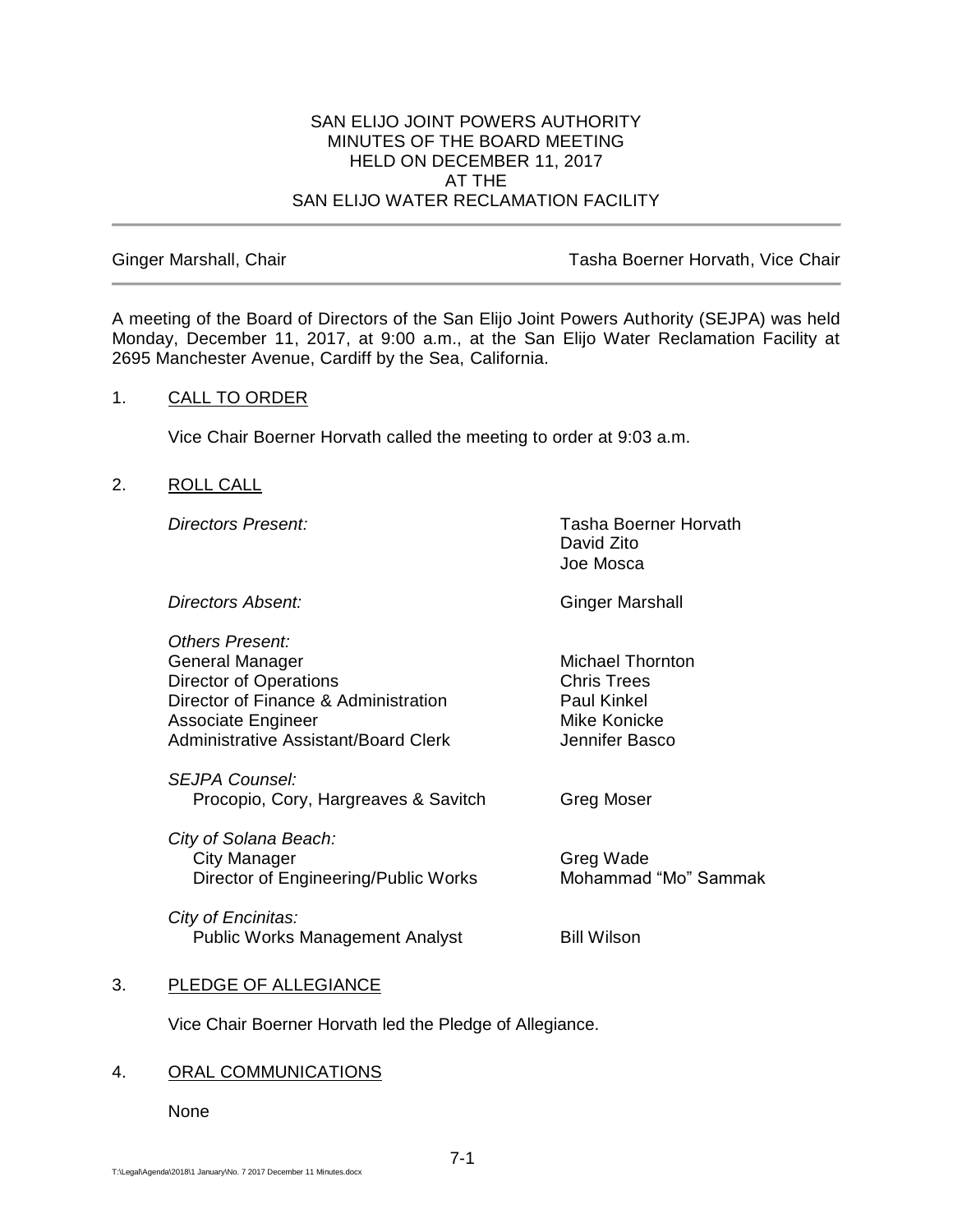## 5. PRESENTATION OF AWARDS

None

### 6. CONSENT CALENDAR

Moved by Board Member Zito and seconded by Vice Chair Boerner Horvath to approve the Consent Calendar.

| Agenda Item No. 7  | Approval of Minutes for the November 13, 2017 Meeting                           |
|--------------------|---------------------------------------------------------------------------------|
| Agenda Item No. 9  | San Elijo Water Reclamation Facility Treated Effluent<br>Flows - Monthly Report |
| Agenda Item No. 10 | San Elijo Joint Powers Authority Recycled Water Program<br>- Monthly Report     |

Motion carried with the following vote of approval:

| AYES:       | Boerner Horvath, Zito, Mosca |
|-------------|------------------------------|
| <b>NOES</b> | <b>None</b>                  |
| ABSENT:     | Marshall                     |
| ABSTAIN:    | <b>None</b>                  |
|             |                              |

Agenda Item No. 8 Approval for Payment of Warrants and Monthly Investment Report

Motion carried with the following vote of approval:

| AYES:    | Boerner Horvath, Zito |
|----------|-----------------------|
| NOES:    | None                  |
| ABSENT:  | Marshall              |
| ABSTAIN: | Mosca                 |

# 11. ITEMS REMOVED FROM CONSENT CALENDAR

None

#### 12. CAPITAL IMPROVEMENT PROGRAM UPDATE

General Manager Thornton provided status updates on the various projects in SEJPA's Capital Improvement Program. Phase I of the CIP is currently in construction and includes the Land Outfall Replacement, Preliminary Treatment Upgrades, and Odor Control Improvements. Phase I projects have a construction budget of \$13.7 million, which are currently tracking on budget, and are scheduled to be completed in 2018. Phase II is currently in the design and permitting stage, and consists primarily of a bundle of projects referred to as the Building and Site Improvements Program, as well as IRWM recycled water pipelines, electrical upgrades to Motor Control Center No. 2, and improvements to the SCADA system. Phase III, the Solids Treatment Project, is currently in the pre-design phase. Phase IV consists of Resource Recovery and Reuse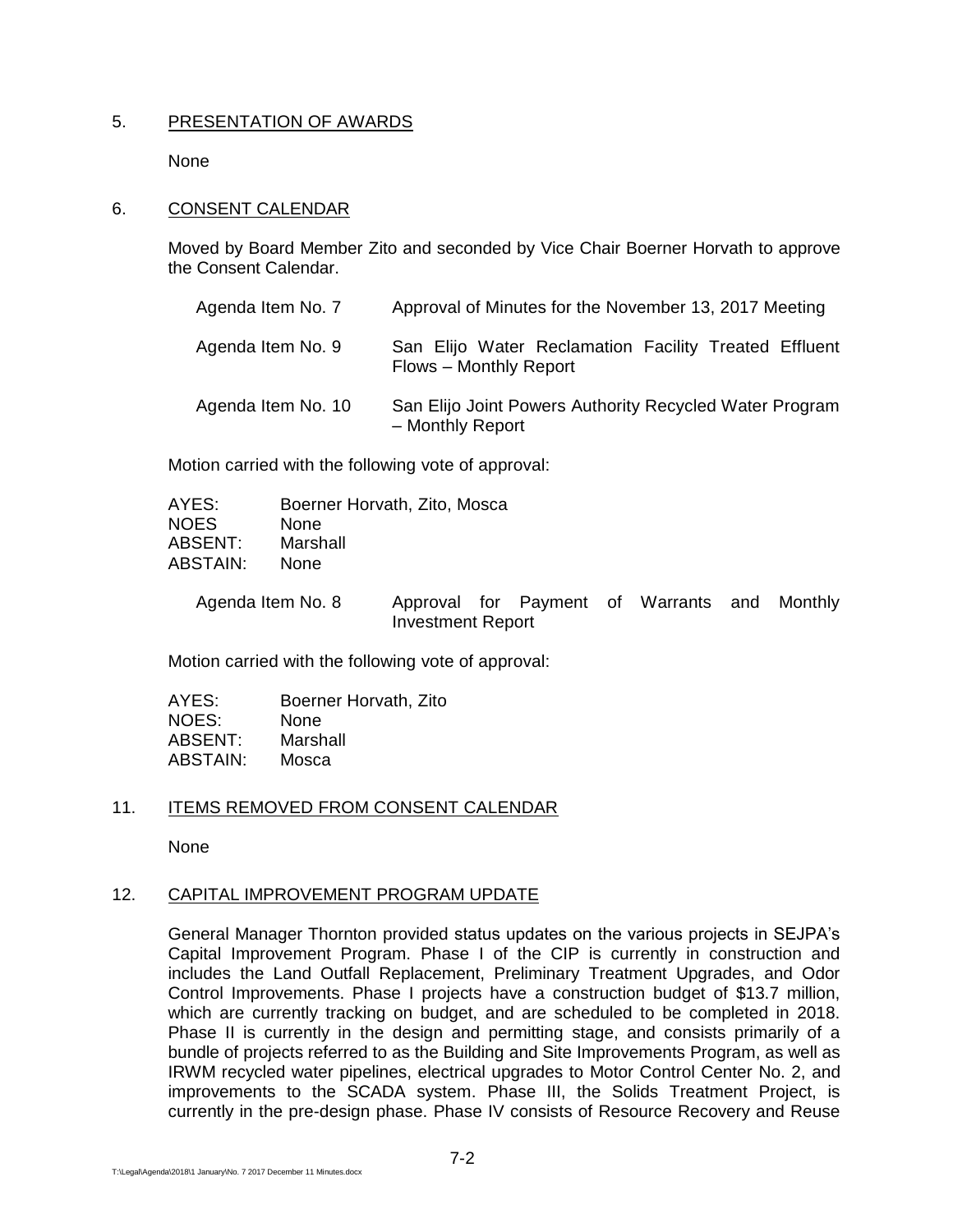projects including water storage, process optimization, and energy efficiency projects. This phase is in early stages of research and development. Mr. Thornton stated that staff is focused on Phase I and II projects at this time. Revenue from the sale of the 2017 Clean Water Bonds, combined with current and future cash contributions for capital projects, is the basis for the SEJPA Capital Improvement Program.

No action required. This memorandum was submitted for information only.

# 13. 2017 YEAR IN REVIEW – RECOGNIZING AGENCY ACHIEVEMENTS AND **SUCCESSES**

General Manager Thornton presented highlights of the SEJPA's accomplishments and successes for calendar year 2017. Included in the highlights were the agency's permit compliance record, safety record and implementation of new safety program, public outreach events and engagements, financial results and capital financing, and collaborations with other government agencies.

No action required. This memorandum was submitted for information only.

# 14. GENERAL MANAGER'S REPORT

None

## 15. GENERAL COUNSEL'S REPORT

None

# 16. BOARD MEMBER COMMENTS

Board Member Zito, Vice Chair Boerner Horvath, and Board Member Mosca thanked the General Manager for a good year.

#### 17. CLOSED SESSION

The Board of Directors adjourned to closed session at 9:50 a.m., pursuant to Government Code Section 54957: Employee Performance Evaluation. Title: General Manager.

The Board of Directors came out of closed session at 10:12 a.m., with no reportable action.

### 18. CONSIDERATION OF GENERAL MANAGER EMPLOYMENT COMPENSATION

Moved by Board Member Zito and seconded by Vice Chair Boerner Horvath to:

1. Continue discussion and possible action regarding General Manager's employment contract and/or compensation to the January 2018 Board of Director's meeting.